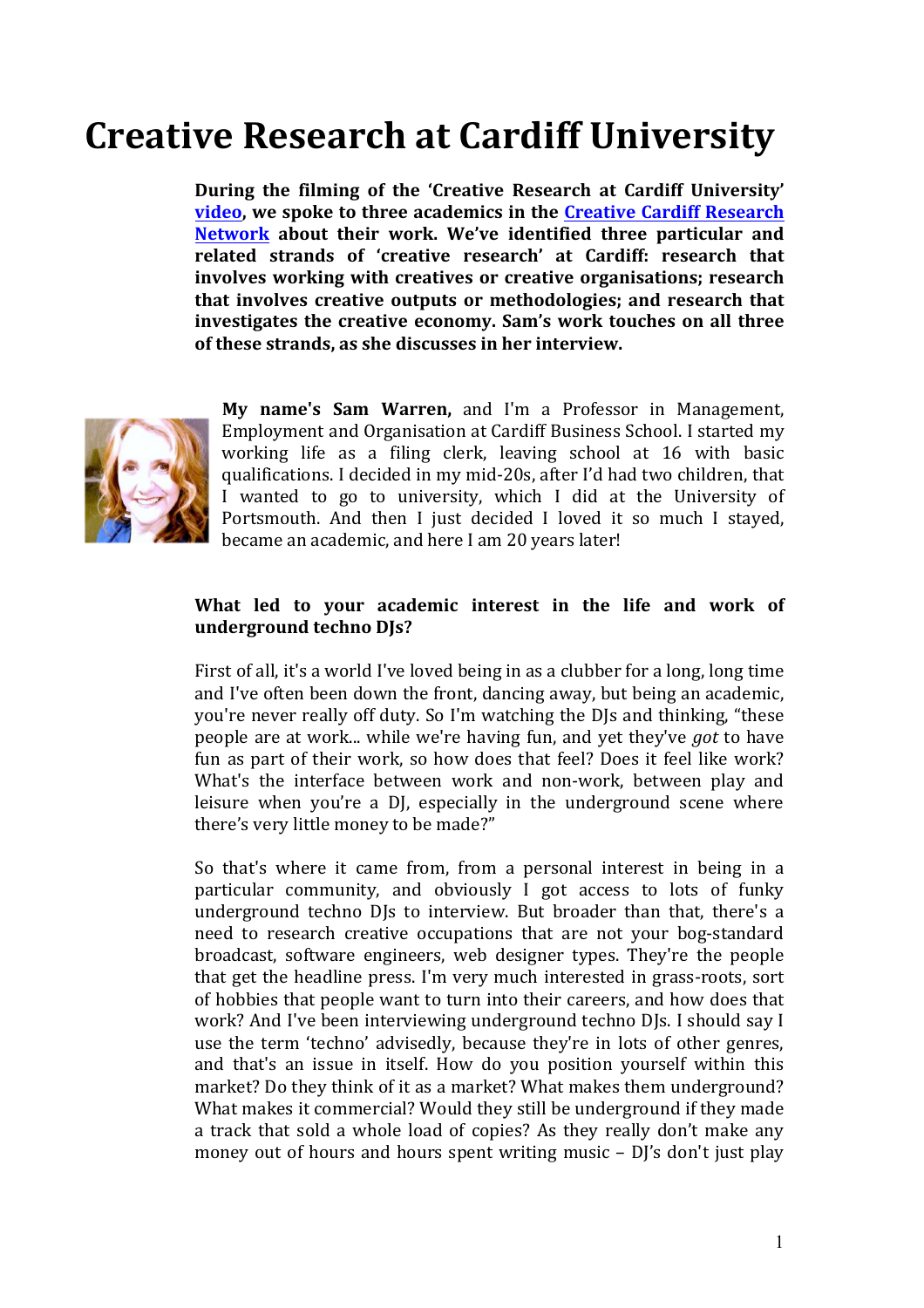records any more, they have to produce them as well if they want to be taken seriously, and that's a whole different ball game.

So I'm just fascinated with all the issues involved, given that the creative economy is such a huge political and social buzzword. You know, "Everybody's a creative", and it's spilling into all sorts of occupations as well, not just creative occupations that we would normally think of as creative, but everybody seems to have to innovate as part of their job, whether you're a receptionist on a hotel desk, or a graphic artist for a software house.

## **What have you discovered during this work?**

Some of the most striking findings are around identity and genre. Different music genres have different communities around them, but the nature of underground techno Dling is, it's *electronic* music and so technology has made an enormous difference to who can mix, who can DJ, but also who can produce music. The perception is that all you really need is a copy of some basic software, and you can produce a techno track. You can even download an app for your phone, tap a few buttons and turn out what sounds like a broadly passable main-room commercial track!

So how people are renegotiating this is very interesting. What they're doing is adopting identities that are sort of a splintering of genres, to find a niche – or identifying their music as 'beyond genre'. And positioning too – do they identify themselves as DJs first, producers second or the other way around? there's a whole load of professional esteem issues there. The other things that have been very interesting are how social media is involved, how much music is given away for free, how the sharing economy affects the money you can earn. Broadly speaking it'll take you weeks to make a track, you release it, it goes on Beatport via a record label and basically you never see any money. You've got to sell hundreds and hundreds of copies to see even a small return. So what's interesting is folks are giving their music away for free instead  $-$  they'd rather it was played, and made people happy  $-$  and of course that the music attracts promoters to book them for gigs – but of the DJs I've been talking to, all have to supplement their income somehow.

So distribution channels have made a huge difference. If you're pressing vinyl, a few years ago that was a big investment, so the fact its all computerized now has changed the style of the music as well – there's not the same pressure to make sure your track is a success when you're not spending thousands on getting a physical product pressed and distributed. So veah, there's an awful lot of interesting stuff about technology, about identity, and about the shape of the industry and how that impacts on the everyday lives of people who try to make a living Dling and producing electronic music.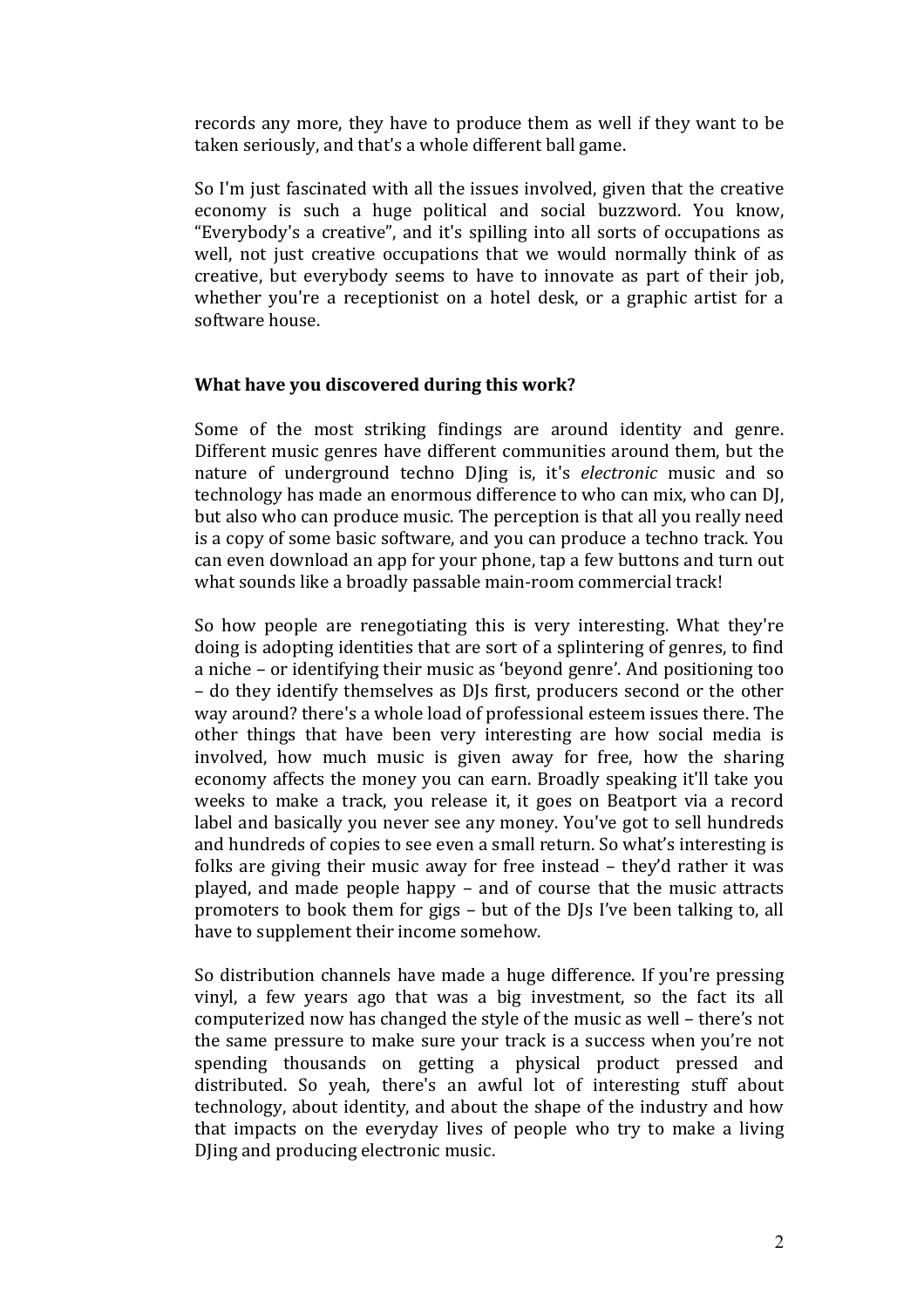## What does creativity mean for you in terms of university research **and activity?**

Well firstly all research and teaching is inherently creative, because you're generating and communicating new knowledge! But I also think that to a certain extent creativity is an overused word which people hope will be a shortcut to economic glory, or fame and fortune! But the principles that underpin it are actually really important. As a species we have to adapt and change constantly, always learning new things – and that's the essence of creativity really. So we need to equip our students with the means to do that, to think about things differently, to frame problems differently, to *play*. When you play, you don't really care about the outcome. You just get stuck in, and you're not saddled by the fear of failure. You're just doing it for the sake of it, and for me creativity allows a space in which we can all do that. But it does mean that you have to be much more tolerant of not necessarily getting a concrete outcome every time, and it means that you do have to actually be not afraid to fail, whatever failure means in a playing environment.

So creativity for me means deliberately doing things differently, turning things on their head, saying "what if?" So I don't think it's necessarily confined only to creative research agendas or creative departments.

## In the past, you've researched the office space of a web design team in relation to creativity, and specifically the aestheticisation of the physical environment in which they work, and the designers' **perceptions of their creativity as they work within it. What drew you** to focus on this, and what did you find?

I was interested in researching fun at work. This was in the late 1990s when this was a big management fad, fashion, buzzword. You know, getting your employees to have fun. And it was so counterintuitive to everything we've learned about serious business, you know? Having fun at work signals mucking around, surely? And here was management using fun as a tool. So the research that I did was at a large, global IT firm who were attempting to make their work environment more fun. They were trying to construct a fun culture, and one of the ways they were doing that was through their office space. So they had designed a space to be fun and funky. It was full of toys, cool lighting. I mean, looking back on it now, it doesn't look all that, really, but it certainly was in 2001, when I was there gathering the data. And my research questions were, if you have to have fun at work, what happens when you go home? Can you have so much fun at work that actually you don't want to have any fun when you go home? And theoretically, there was a lot of research being done on emotional labour at the time, which had similar sort of arguments. Having to be so happy and smiley, and kind and loving and caring in your service work, so hotel receptionists, flight attendants, retail staff and so on, that these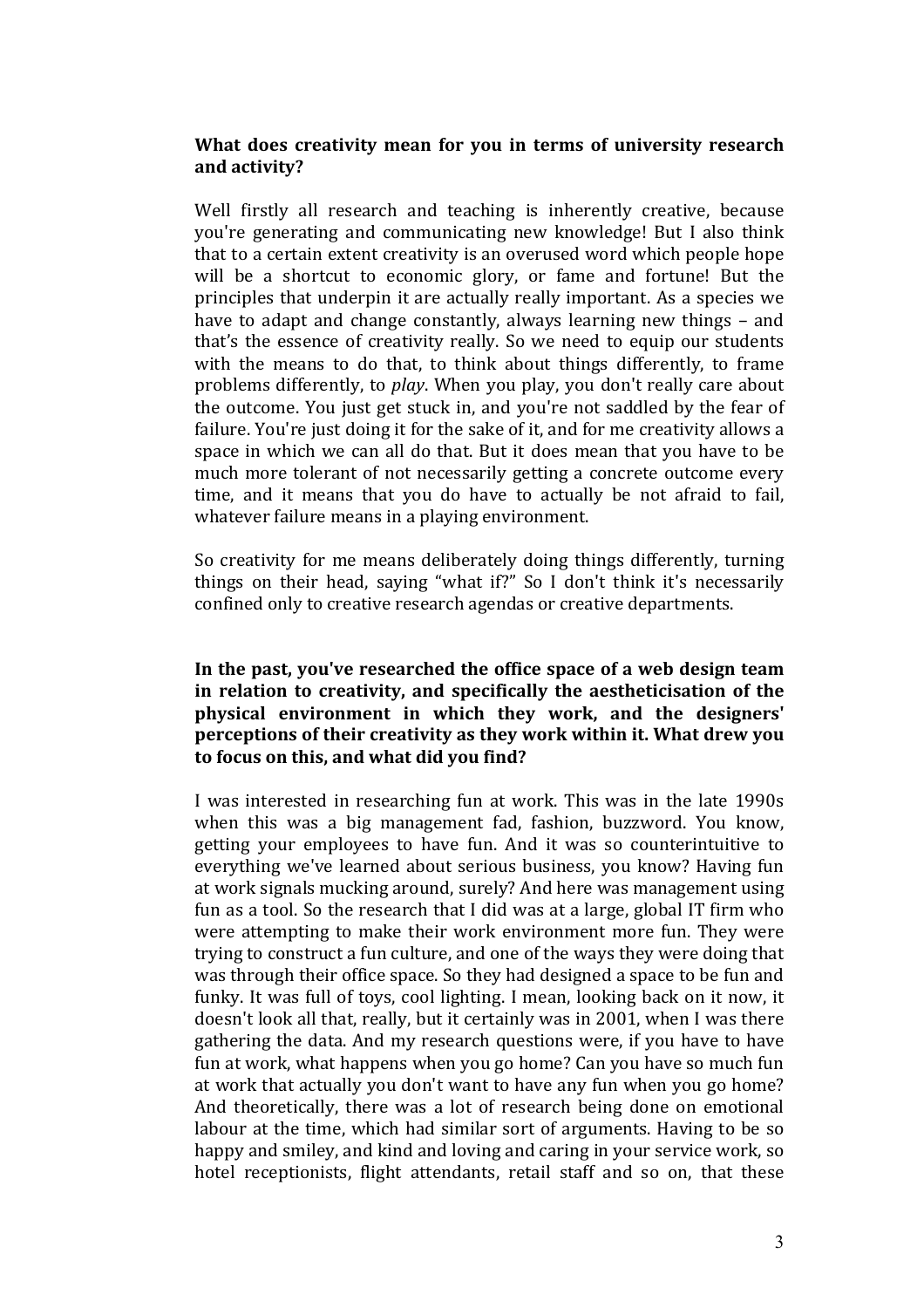people were reporting going home from work and being emotionally burnt out – dead inside – from having to be so lovely all day at work. They couldn't be bothered when they got home.

So I was interested in whether this applied to fun as well, and unsurprisingly I found that sometimes it did, and sometimes it didn't. But it was quite interesting how the people I spoke to at this case study didn't really buy into it. They knew that it was something that management were using as a marketing tool to show how creative the department was. They quite liked it, but at the same time they were sort of cynical, and a bit resentful, of being infantilised: that was the impression that they had. But at the same time they felt special. So it was quite a complex dataset, but contrary to the quite critical voices at the time, who were saying "oh, this is dreadful, this is an appropriation of the soul of employees, and it's going to damage people's sense of aesthetics and their ability to have fun outside work...", people were very well aware that they were going to work, and they were performing a role.

But some practical things that came out of it were that people had to work from home, because the office was too crazy. There were people firing Nerf guns and riding scooters about, and people wanted to get on with their work. So they stayed home, worked from home, which was counter to the ideals of the fun initiative, and secondly, having such a fantastically fun workplace made people stay there longer. So they did incredibly long hours, and because the work was fun they stayed longer, and that's not healthy for lots of reasons.

## So, research is not only produced by academics on their own, but also in research groups and in collaboration with others. Do you **belong** to a research group?

All research is collaborative. We often work together with all sorts of different stakeholders, both academic and non-academic, and a good part about having a research group is that you have an identity. That you can have a point of contact, usually online, that people can say "that's what we do, and that's what we're about". And I think in this day and age where everything is branded, (including people!), that's really important. And it says what Cardiff does as an institution as well.

I'm really excited to be involved with the Creative Labour and Cultural Production Group with colleagues from the School of Journalism, Media and Cultural Studies. I'm located in the Business School, so we're bringing together cultural studies, media studies and research on work occupations, careers, employment, those kinds of expertise. And the reason we're doing that is, broadly speaking, the creative industries are either researched for their creative content, for example what does it mean to be creative? How does creativity come about? What are the best conditions to foster it? That kind of thing. Or, it's the industry that gets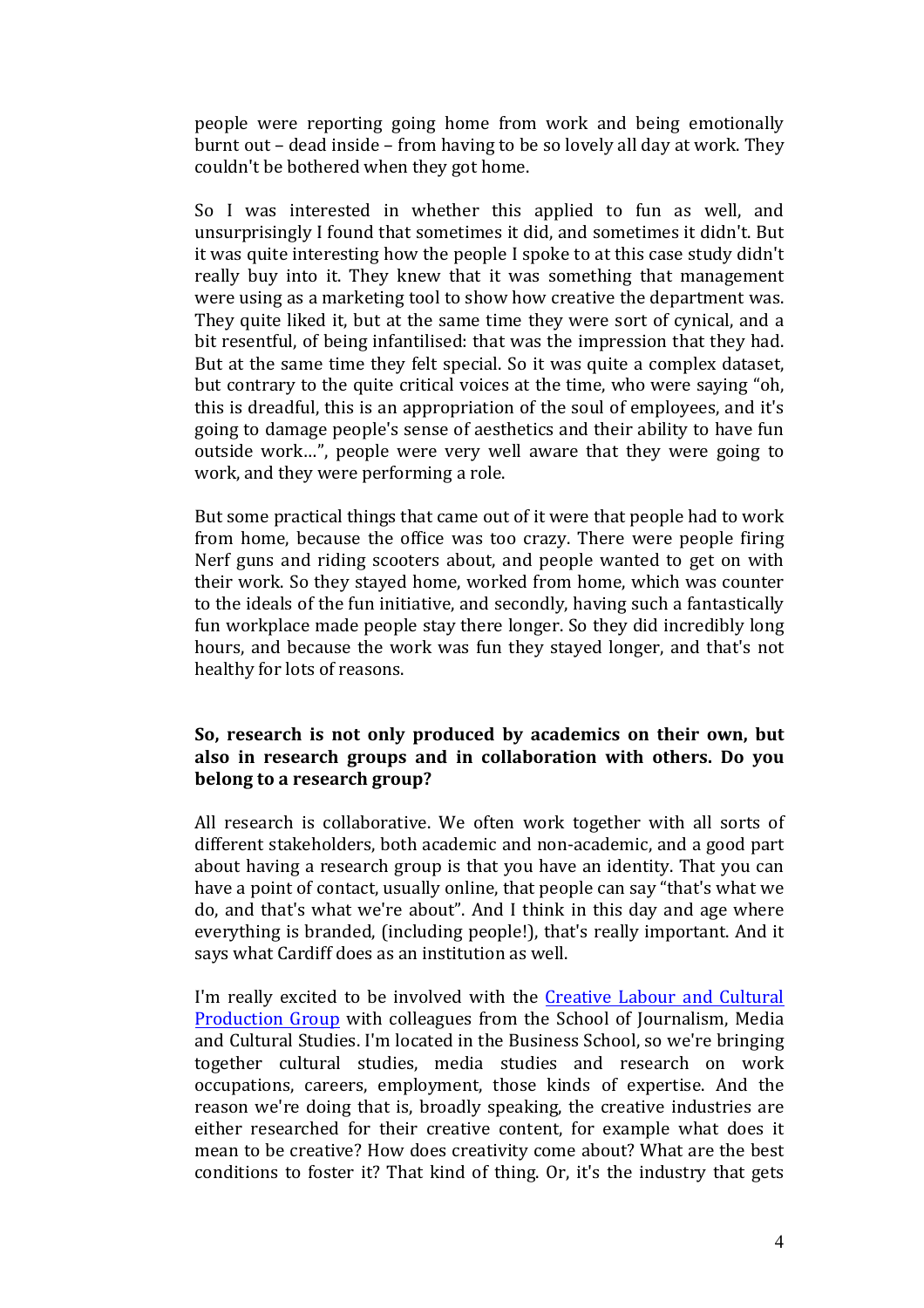researched. So policy, structure, the macro level things. There's very little about the actual work. The production, the labour, the everyday, getting up, out of bed, going to work and coming home. How does that feel? What does that look like, to have to be creative every day? What does it mean to be somebody who is seen as creative or not creative? So the people who make the props? The people who sweep the floors? The people who lump the boxes about? The electricians, the lighting, the camera...even the camera people are often not seen as creative. I'm talking particularly about broadcast here, but in the clubbing world, promoters  $-$  are they creative...in the creative industry? We're just really interested in the network of relationships and careers, and working lives, that actually produce the creative economy, and that's something that's quite neglected in academic research. 

## **So, what are the strengths of being in an interdisciplinary research group?**

I've always worked at the margins of different disciplines. My PhD was on fun and aesthetics, so I spent a lot of time reading about art history and psychological theories of humour, as well as cultural studies. I knew I was becoming interdisciplinary when I had to go to different floors in the library to get my reading material! It's quite simply, people from other disciplines have a different training, a different outlook on the topic and on life in general, and they bring completely different perspectives on the topic, things you could never have thought of yourself, because that's not your schooling and your training.

So really, it's absolutely essential, I think, and it's the way I've always worked. So it's one of the things that I sometimes find a bit surprising, when people say oh yes, you're working over and between disciplines, and that's been what makes my work so exciting to me, I think.

## How are things progressing in the Creative Labour and Cultural **Production Research Group?**

We're in the very early stages of establishing the CLCP Research Group  $-$ Creative Labour and Cultural Production - but we've already secured some funding from the Business School, working with Creative Cardiff, to investigate what we are initially calling below-the-line workers, which is an accounting term in the creative industries that refers to the crew. So in film, theatre and television, that's everyone who's not on-screen or producing or directing. So we're going to be interviewing freelancers, people in the industry, stakeholders, to find out what the labour issues are in sustaining a crew labour force, because that's what's regional and local to film, theatre and television. So this is the local skills-base that, particularly in the Cardiff area, we need to keep healthy, and that's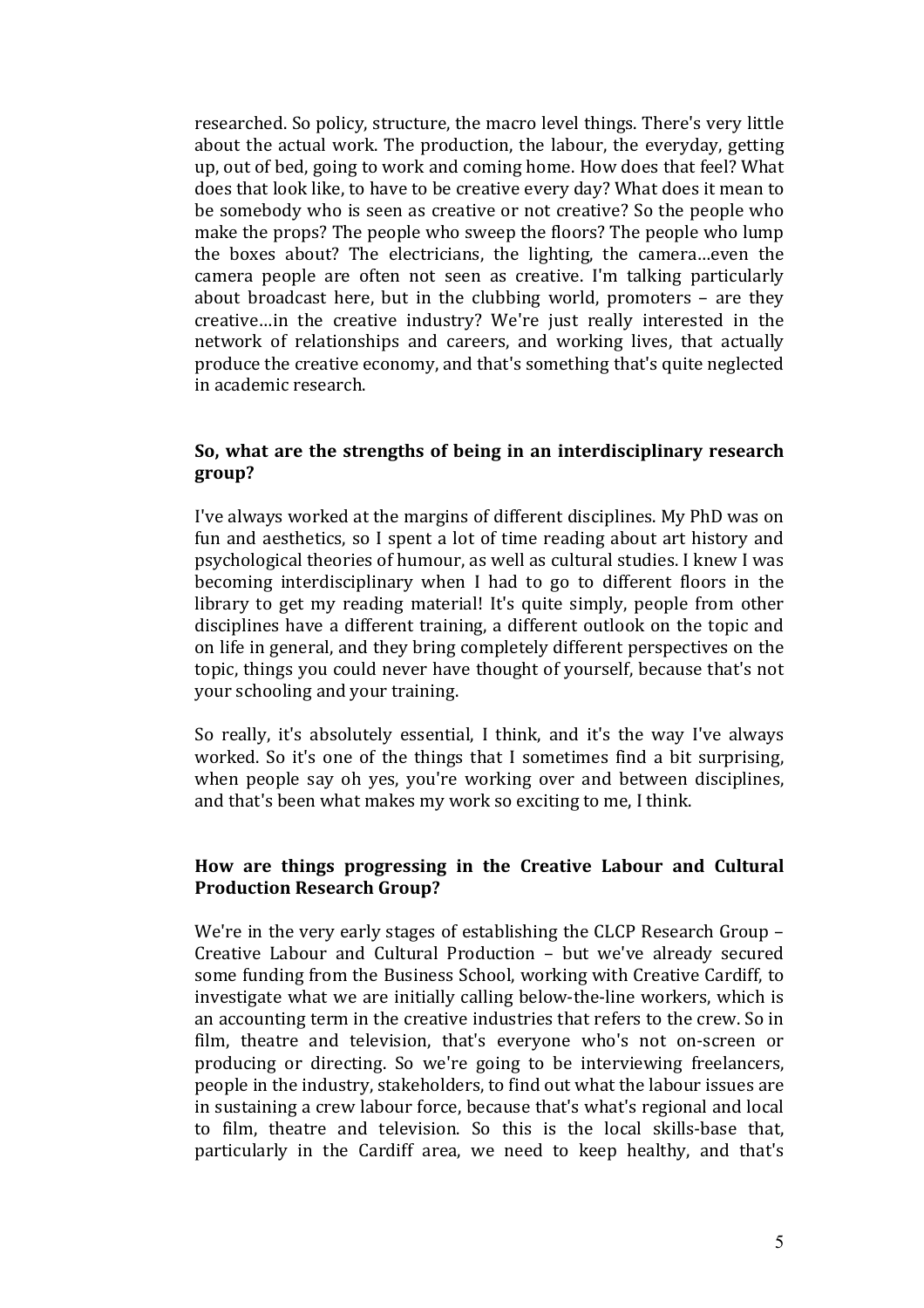hopefully going to lead to bigger research projects investigating things in more depth, and expanding out to other regions and nations.

## **While** we're talking about Creative Cardiff, why do you think it's **important for Cardiff to have something like Creative Cardiff?**

Cardiff is a vibrant, creative city. I've lived here just over a year, and it's struck me how there's all sorts of things going on all the time, and often these things are produced by lone artists or freelancers who don't have a network or the security of colleagues, or even somewhere to go to work every day. So having a network for support, for opportunities, contacts, I mean, the whole industry is based on who you know and how you interact with them. So having a hub and a whole load of events and opportunities to A) showcase local talent, and B) bring people together and connect them. I think, is absolutely essential. I've been to several of the Creative Cardiff events and they're fantastic. There's some really, really interesting stuff going on.

## As well as researching the creative labour of others, you also employ creative or visual research methods. Could you share some examples of that work, and why it's been so effective?

When you're looking at creative issues in labour, or even any labour issues, there's often a need to think differently about the problem. If you asked people simple questions you tend to get simple answers, and we do tend to be stuck in a sort of mind-set, particularly in business management work. We tend to think economics. We tend to think about labour issues, but not about the person or the aesthetic sensibilities or the emotions of the worker.

So way back now, in 1999/2000, I took a camera into a workplace and I gave the cameras to the people there, and I said "show me how it feels to work here". So off they went with the digital camera, and they came back with a set of photographs that we sat down and discussed. And it very quickly became apparent that using photography as a research method opens up different spaces for discussion. You very quickly talk about personal things. You hear what it *feels* like to do the job first, and what the rational elements are second, and often those things contradict.

So, using visual research methods is something I've continued to do because it basically frames problems differently. It's interesting, it's fun, people like to do it and it gives you a richer dataset, I think. And particularly in this day and age, where we're very image aware  $-$  some may say image obsessed through Instagram, selfies etc., there's a whole digital explosion in how identity is constructed. OK that's outside work, but also its inside work. How people are promoting brands, how brands are co-created by customers as well as producers through Instagram